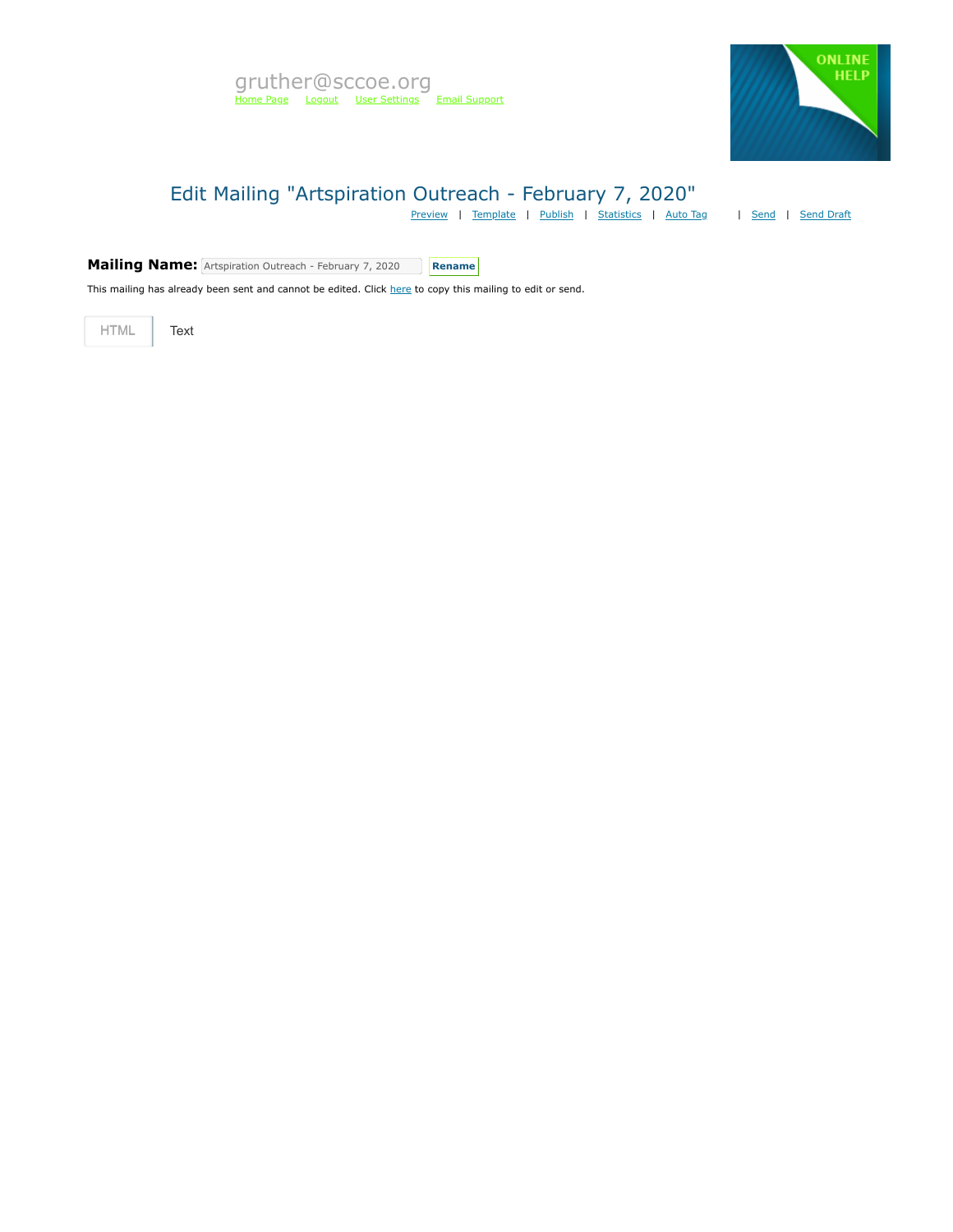| Show/Hide Edit Icons                                 |                             |
|------------------------------------------------------|-----------------------------|
| Enter email address to view a sample of field merge: | <b>Test Merge</b>           |
| View in browser                                      | Link to Forward To A Friend |
| Santa Clara County <u>Q</u> Office of Education      |                             |
|                                                      |                             |
| The Santa Clara County Arts Education Initiative     |                             |

**Visit the [Artspiration Web page](https://custapp.marketvolt.com/link/2FQxsPP8hB?CM=0&X=PREVIEW) for more information**

# **NOW OPEN FOR SUBMISSIONS YOUNG ARTIST SHOWCASE 2020**



The Santa Clara County Office of Education announces the 2020 Young Artist Showcase Competition,"My Voice." This competition is open to public school students, grades Pre-kindergarten through 12th grade in Santa Clara County. Student winners will have their artwork accepted into the permanent exhibit of student artwork located within the SCCOE office.

For more information, click on the **My Voice** icon above or click [here](https://custapp.marketvolt.com/link/abPuMDEreH?CM=0&X=PREVIEW) for the Artspiration page.

### **SAN JOSE STATE UNIVERSITY UNIVERSITY SUPERVISOR POSITION**



The San José State University Department of Art & Art History is seeking supervisors to work with student art teacher candidates placed in Phase II student teaching in middle/high schools in Santa Clara County. The work is part-time, offers considerable flexibility of hours, and is a great opportunity for a retired art teacher.

For more information about the position, please contact Dr. Barbara Hughes, Program Coordinator, BA in Studio Practice Preparation for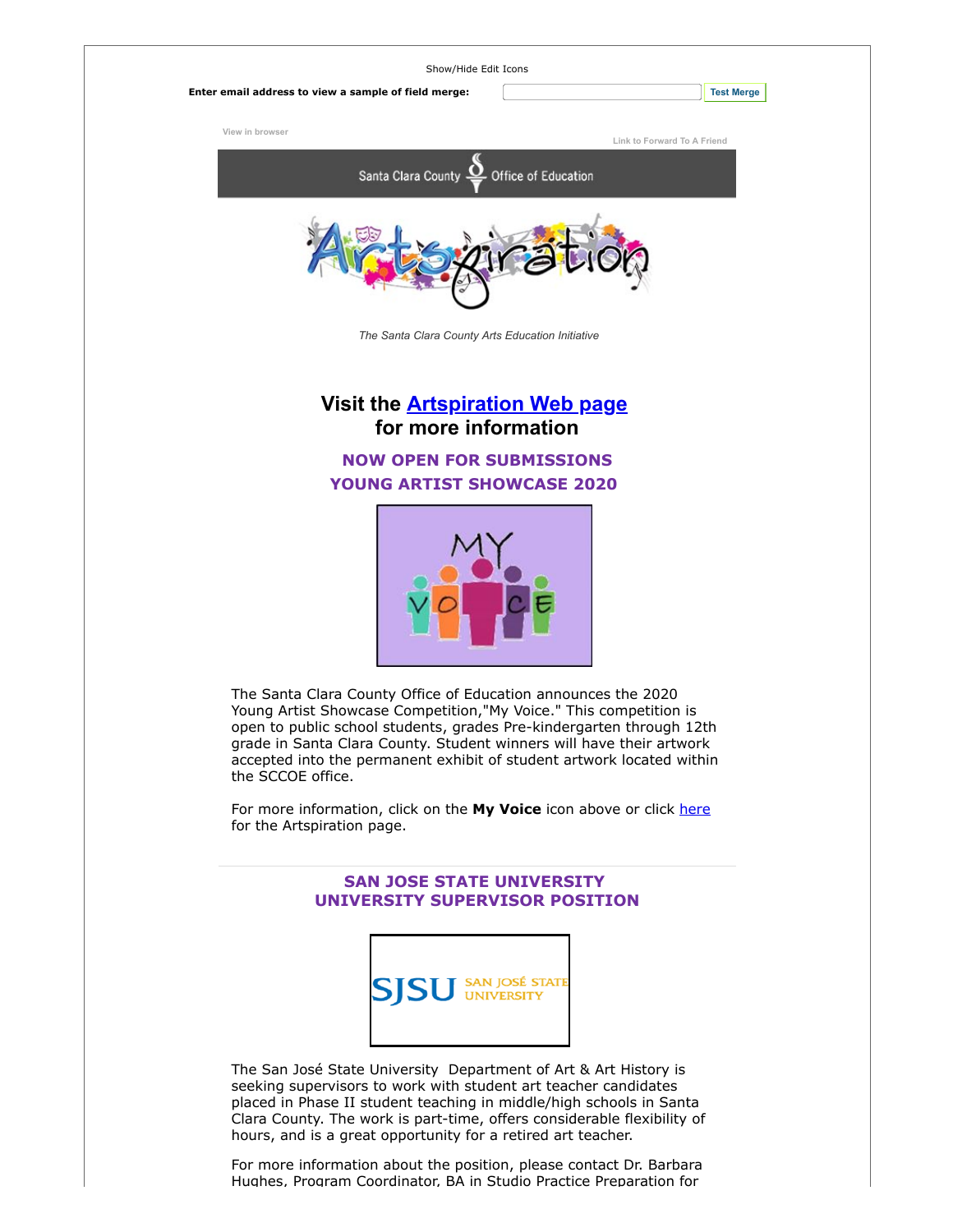ug es, og a Coo d'Alexandro , Stud o act ce epa ato act ce epa ato d'Alexandro , Stud o act ce epa ato o o o o Teaching Program Art Faculty Advisor and Single Subject Credential Program, Department of Art & Art History. at [barbara.hughes@sjsu.edu](mailto:barbara.hughes@sjsu.edu). Please use the following link for **University Supervisor** [description: http://www.sjsu.edu/up/docs/fac-temp](https://custapp.marketvolt.com/link/4az3L4iZD8?CM=0&X=PREVIEW)opps/Art%20Education-Sup%20Temp%20Ad.pdf.

If you are interested in becoming a **mentor teacher**, please contact our Field Placement Coordinator, Kara Ireland D'Ambrosio at [kara.irelanddambrosio@sjsu.edu](mailto:kara.irelanddambrosio@sjsu.edu).

# **UPCOMING EVENTS FOR 2019-20**

## **ARTSEDCONNECT GRANTS FOR ARTS PROGRAMS**



The ArtsEdConnect program awards grants to teachers and classrooms in Santa Clara County to support and encourage arts education in our schools.

Grants are available for teachers to take students to performances or museums, bring artists to the classroom, or help with student performances and special, interesting arts projects that local teachers can create for their students. Grants of up to \$250 per teacher are available for the purchase of arts-related materials for special class art projects.

ArtsEdConnect Grants for Arts Programs will be open from February 5th 2020 to February 15th 2020.

Find out more at [https://www.artsedconnect.org/educator-grants/](https://custapp.marketvolt.com/link/oCFUY9Nyuo?CM=0&X=PREVIEW) And be ready to apply on February 5th.

# **VAPA COMMUNITY OF PRACTICE MEETINGS 2019-20**

**Click [here t](https://custapp.marketvolt.com/link/Z7m5iIcmTL?CM=0&X=PREVIEW)o register! For more information, click the flyer!**

**Join other creatives that support arts education in Santa Clara as we convene to discuss visual arts, media arts, dance, music, theater in preschool to high school and beyond.**

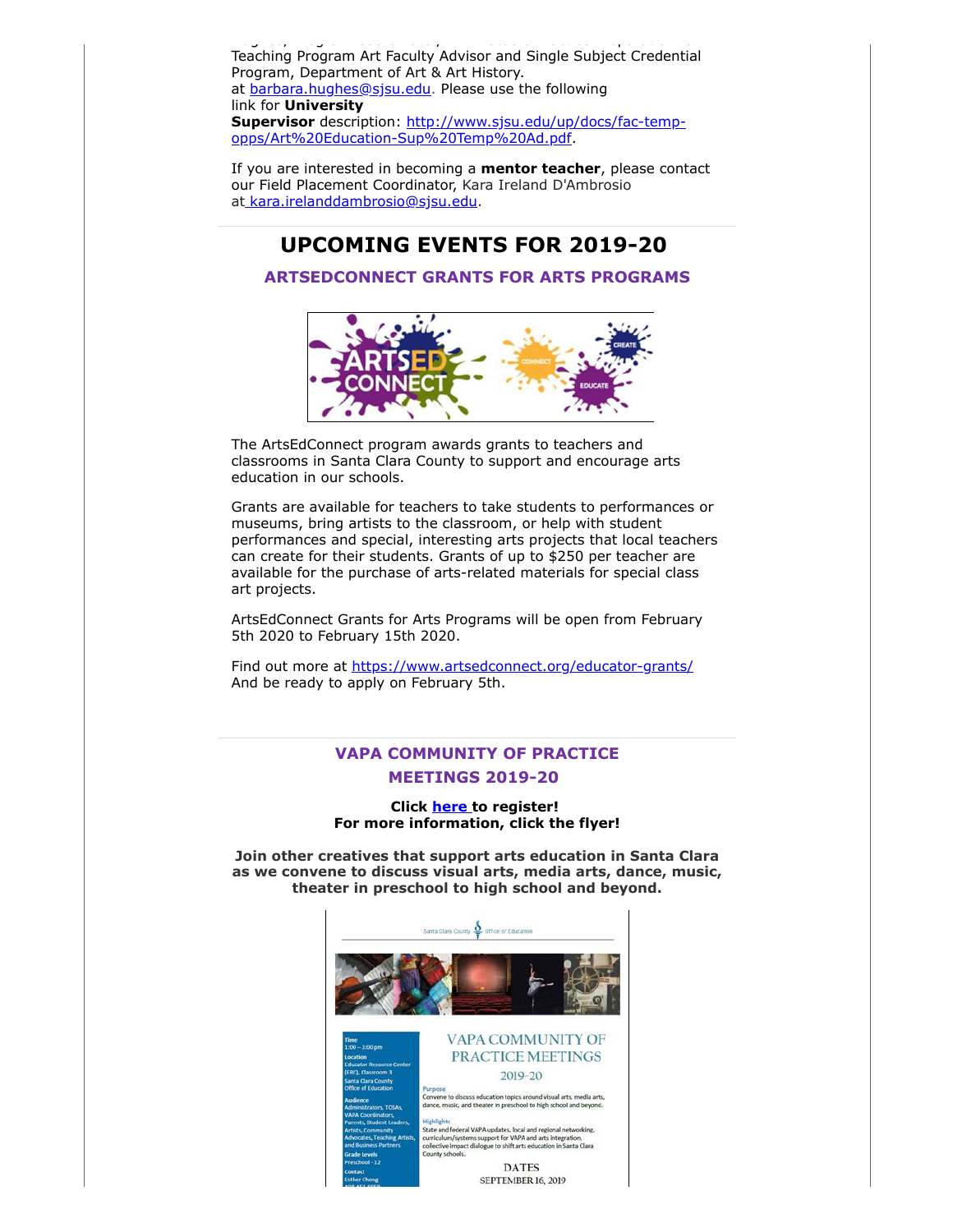

#### **VAPA TEACHER NETWORK MEETINGS**

#### **To register, please click the date of attendance.**

## **[April 20, 2020](https://custapp.marketvolt.com/link/nWGZ4bbyzA?CM=0&X=PREVIEW)**

**For more information, please click the flyer.** 



## **SANTA CLARA COUNTY OFFICE OF WOMEN'S POLICY SUFFRAGE**



*The Santa Clara County Office of Women's Policy is inviting all Santa Clara County students, grades Kindergarten to 12 to participate in this year's community engagement centered around the 19th amendment granting women the right to vote.*

*Students are encouraged to interpret, express and submit what women's suffrage means to them and sharing through artistic and creative expressions.*

*For more information please click on the image icon above for the flyer or find information at [we2020.org](https://custapp.marketvolt.com/link/pBrCeAVBRd?CM=0&X=PREVIEW)*

# **SAN JOSE ARTS ADVOCATES ART CONTEST**



San José Arts Advocates (SJAA) is a collaborative project driven by the San José creative community dedicated to education, advocacy, and action to support arts and culture